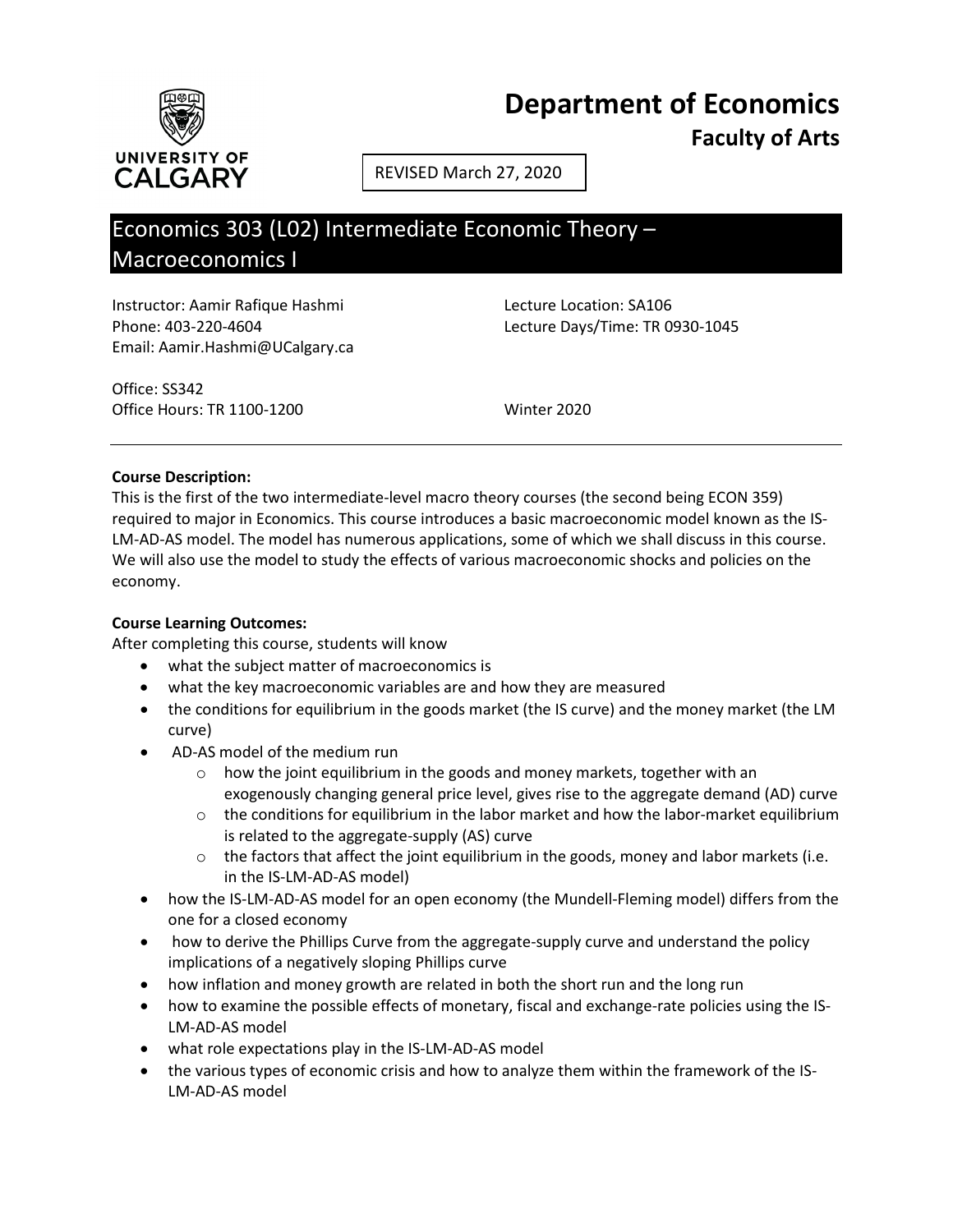# **Course Outline:**

- 1. The Goods Market (chapter 3)
- 2. Financial Markets (chapter 4)
- 3. Goods and Financial Markets: The IS-LM Model (chapter 5)
- 4. Openness in Goods and Financial Markets (chapter 6)
- 5. The Goods Market in an Open Economy (chapter 7)
- 6. Open-Economy IS-LM Model (chapter 8 and instructor's notes)
- 7. The Labor Market (chapter 9)
- 8. The Basic AD-AS Model (chapter 10)
- 9. The AD-AS Model: Liquidity Trap and Supply Shocks (chapter 11)
- 10. The Phillips Curve (chapter 12)
- 11. Inflation, Economic Growth and Money Growth (chapter 13)

# **Prerequisites/corequisites:**

*Mathematics 30-1 or Pure Mathematics 30 or equivalent, and ECON 201 and 203*.

## **Required Textbook(s):**

Blanchard, Olivier and David Johnson. 2015. Macroeconomics, fifth Canadian edition. Toronto: Pearson Canada Inc.

## **Books on Reserve:**

Blanchard, Olivier and David Johnson. 2015. Macroeconomics, fifth Canadian edition. Toronto: Pearson Canada Inc.

## **Additional Required Readings:**

These readings will be provided by the instructor on D2L.

- 1. Spilimbergo, Antonio, Steve Symansky and Martin Schindler. 2009. "Fiscal Multipliers." IMF Staff Position Note, SPN/09/11. Washington D.C., USA: The International Monetary Fund.
- 2. Bank of Canada. 2011. "Canada's Money Supply." Bank of Canada Backgrounder.
- 3. Romer, David. 2000. "Keynesian Macroeconomics without the LM Curve." Journal of Economic Perspectives, 14:2, pp. 149--169.
- 4. Bank of Canada. 2012. "The Exchange Rate." Bank of Canada Backgrounder.
- 5. Wikipedia (2019). "Dutch Disease."
- 6. Powell, James. 2005. "A History of the Canadian Dollar." Bank of Canada, pp. 66-70.
- 7. Patterson, Martha, Myriam Hazel and Dylan Saunders. 2019. "Annual Review of the Labour Market." Labour Statistics: Research Papers, Catalogue No. 75-004-M-2019002, Statistics Canada.
- 8. Wikipedia. 2019. "Misery Index (Economics)."
- 9. The Economist. 2019. "Economic and Financial Indicators." April 13th, p. 84.
- 10. Blinder, Alan S. 2018. "Is the Phillips Curve Dead? And Other Questions for the Fed." Wall Street Journal, Eastern Edition, New York, N.Y., 4 May 2018, A.15.
- 11. Wall Street Journal. 2018. "Was the Phillips Curve Ever a Reliable Tool?" Wall Street Journal, Eastern Edition, Letters to the Editor, New York, N.Y., 10 May 2018, A.16.
- 12. Foy, Morgan. 2019. "Is the Phillips Curve Still a Useful Guide for Policymakers?" The NBER Digest (September), National Bureau of Economic Research, p. 4.

# **Desire2Learn:**

This course will make use of the Desire2Learn (D2L) platform. Students who are registered in the course can log on a[t http://d2l.ucalgary.ca](http://d2l.ucalgary.ca/) through their student centre. Please note that D2L features a class e-mail list that may be used to distribute course-related information. These e-mails go to your University of Calgary e-mail addresses only.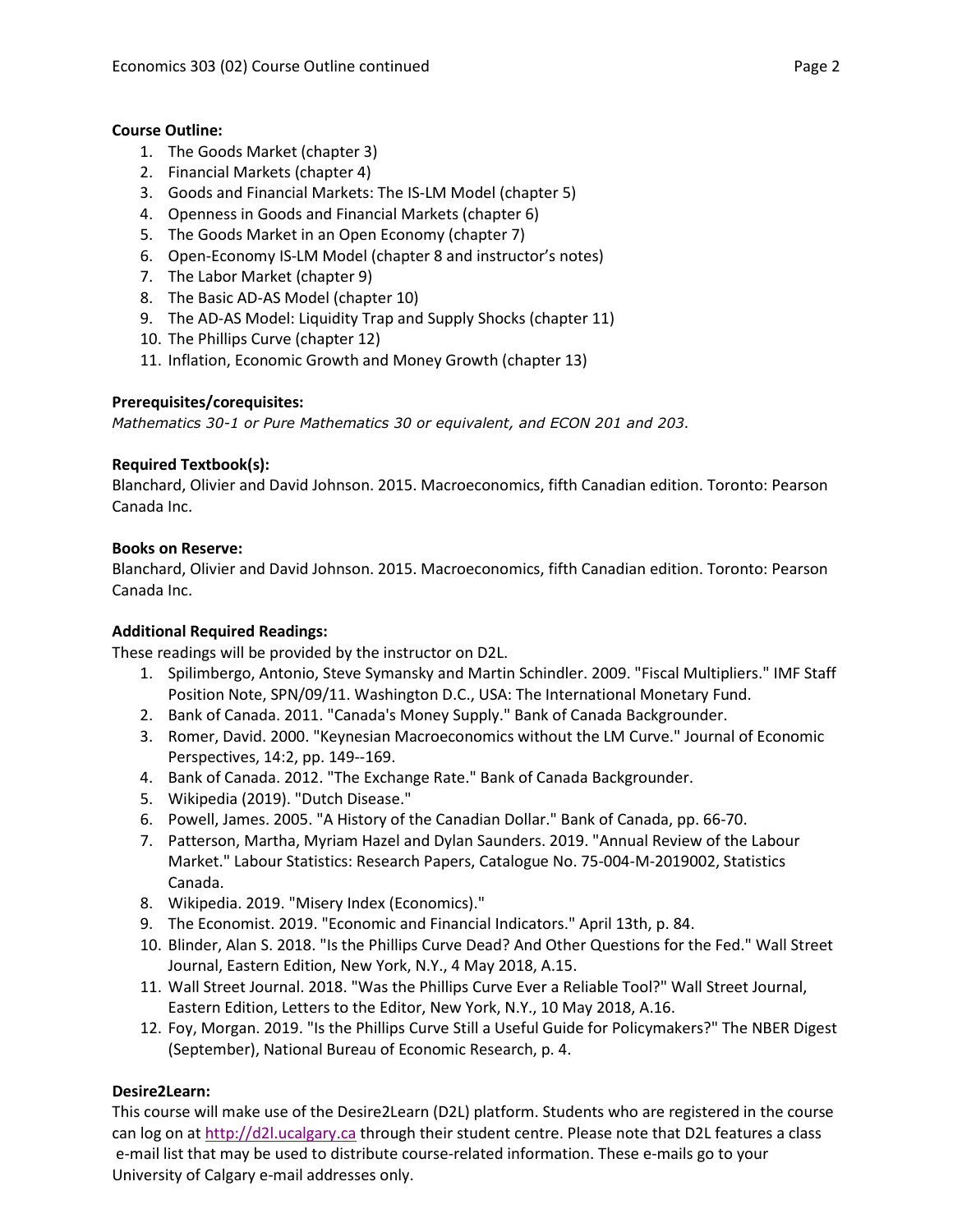# **Tutorials:**

Students are expected to attend the weekly tutorial section to which they have been assigned. During the tutorials, the TA will discuss pre-assigned questions and additional material relevant to the course that is not covered in lectures.

# **Grade Determination and Final Examination Details:**

| 1. In-class quizzes (using Top Hat or D2L): | 10%  |
|---------------------------------------------|------|
| 2. Tutorial participation:                  | 5%   |
| 3. Readings:                                | 5%   |
| 4. Midterm 1:                               | 20%  |
| 5. Midterm 2:                               | 20%  |
| 6. Final:                                   | 40 % |
| Total:                                      | 100% |

The official grading system will be used. Se[e http://www.ucalgary.ca/pubs/calendar/current/f-1-1.html.](http://www.ucalgary.ca/pubs/calendar/current/f-1-1.html)

A passing grade on any particular component of the course is not required for a student to pass the course as a whole.

If a student's letter grade on the final exam exceeds their midterm(s) letter grade, the weight of the midterm(s) is (are) transferred to the final exam. The student must have written the midterm(s) or provided supporting documentation for the absence(s) such as a medical note or statutory declaration.

As per the Writing Across the Curriculum Statement in the Calendar, writing and grading thereof will be a factor in the evaluation of student work. [See https://www.ucalgary.ca/pubs/calendar/current/e-](https://www.ucalgary.ca/pubs/calendar/current/e-2.html)[2.html.](https://www.ucalgary.ca/pubs/calendar/current/e-2.html)

Any student work which remains undistributed after the last day of classes will be available to students through the instructor's office during the instructor's office hours.

The final examination will be an open-book, take-home exam. The exam will be available on D2L 24 hours before the end of the Registrar's scheduled final exam time. Students will hand in their exam in pdf format on D2L prior to the end of the scheduled completion time of their final exam using DropBox. If a student cannot write their final exam during this interval, they need to apply for a deferred exam at [www.ucalgary.ca/registrar/exams/deferred\\_final.](http://www.ucalgary.ca/registrar/exams/deferred_final)

Under no circumstance will this be accommodated by the Department.

Tests and exams WILL NOT involve multiple choice questions.

Programmable calculators, cellphones, textbooks, course notes, and other electronic devices will not be allowed during the writing of tests or final examinations. Students are reminded that simply being able to access their cellphone during an exam is academic misconduct.

The exact date for the in-class midterm will be announced at least one week in advance.

THERE WILL BE NO MAKEUP OR DEFERRED QUIZZES/TESTS/EXAMS under any circumstances, nor may the quizzes/tests/exams be written early. Students unable to write the quizzes/tests/exams because of documented illness, family emergency, religious observance, or university-sanctioned event will have the weight shifted to the final examination; otherwise a grade of zero will be assigned.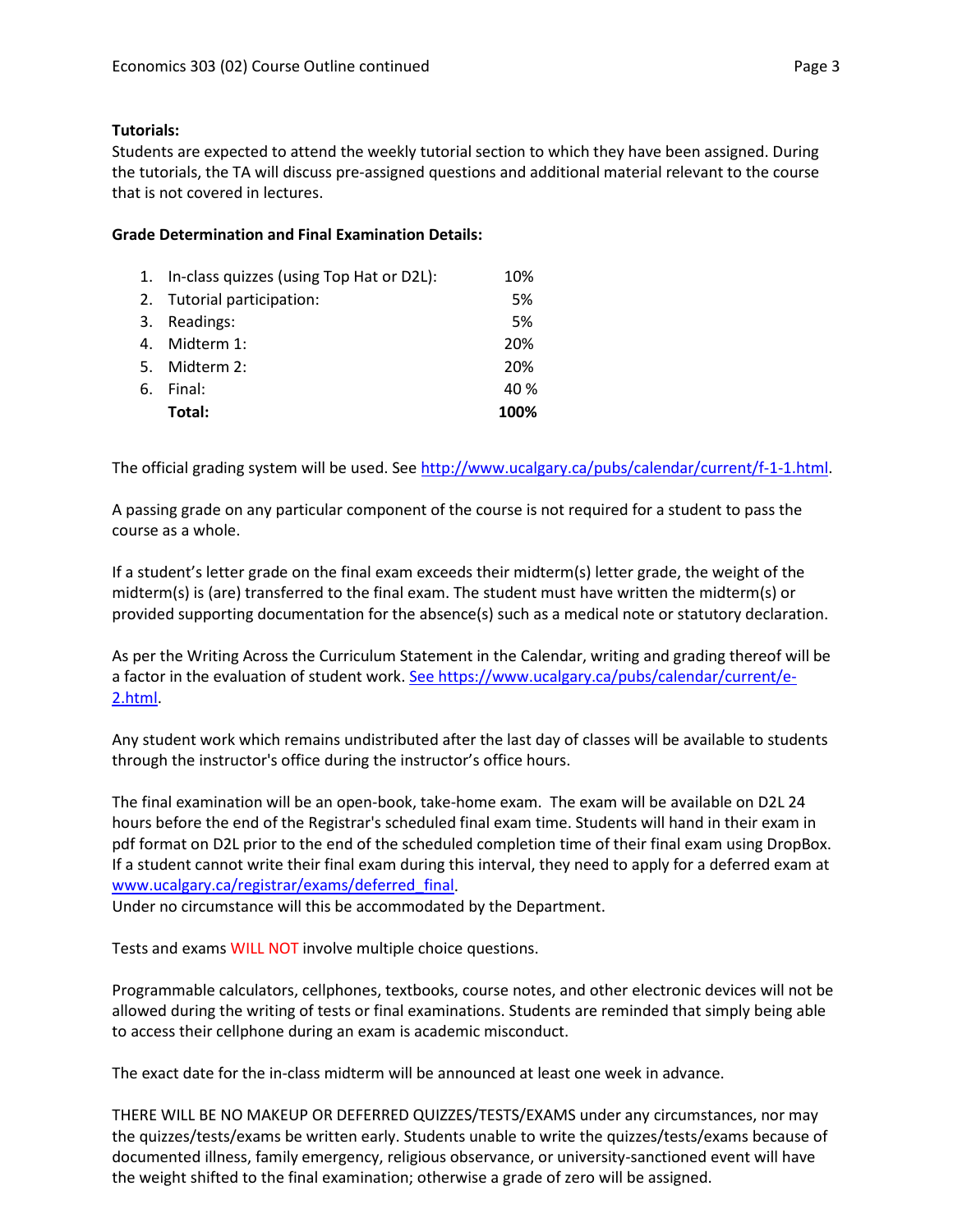#### **Reappraisal of Grades and Intellectual Honesty:**

*For Reappraisal of Graded Term Work, see Calendar I.2* <http://www.ucalgary.ca/pubs/calendar/current/i-2.html>

*For Reappraisal of Final Grade, see Calendar I.3* <http://www.ucalgary.ca/pubs/calendar/current/i-3.html>

*Statement of Intellectual Honesty, see Calendar K.4* <http://www.ucalgary.ca/pubs/calendar/current/k-4.html>

*Plagiarism and Other Academic Misconduct, see Calendar K.5* <http://www.ucalgary.ca/pubs/calendar/current/k-5.html>

## **Academic Accommodations:**

Students seeking an accommodation based on disability or medical concerns should contact Student Accessibility Services; SAS will process the request and issue letters of accommodation to instructors. Students who require an accommodation in relation to their coursework based on a protected ground other than disability should communicate this need in writing to their Instructor. The full policy on Student Accommodations is available at [http://www.ucalgary.ca/policies/files/policies/student](http://www.ucalgary.ca/policies/files/policies/student-accommodation-policy.pdf)[accommodation-policy.pdf.](http://www.ucalgary.ca/policies/files/policies/student-accommodation-policy.pdf)

### **Freedom of Information and Protection of Privacy (FOIP) Act:**

Personal information is collected in accordance with FOIP. Assignments can only be returned to the student and will be accessible only to authorized faculty and staff. For more information, see <http://www.ucalgary.ca/legalservices/files/legalservices/faq-students.pdf> and [http://www.ucalgary.ca/legalservices/files/legalservices/faq-faculty\\_0.pdf.](http://www.ucalgary.ca/legalservices/files/legalservices/faq-faculty_0.pdf)

## **Internet and Electronic Communication Device information:**

The use of cell phones for any purpose in class is prohibited. Computers and tablets may be used for note taking only unless otherwise authorized by the instructor.

#### **Copyright Legislation:**

See the University of Calgary policy on Acceptable Use of Material Protected by Copyright at [www.ucalgary.ca/policies/files/policies/acceptable-use-of-material-protected-by-copyright.pdf.](http://www.ucalgary.ca/policies/files/policies/acceptable-use-of-material-protected-by-copyright.pdf) Students who use material protected by copyright in violation of this policy may be disciplined under the Non-Academic Misconduct Policy.

#### **Important Dates:**

Please check:<http://www.ucalgary.ca/pubs/calendar/current/academic-schedule.html>

## **Student Organizations:**

Faculty of Arts Students' Association (F.A.S.A.): Economics Department Representative Office: SS 803, E-mail: [econrep@fasaucalgary.ca](mailto:econrep@fasaucalgary.ca) and Web: [www.fasaucalgary.ca.](http://www.fasaucalgary.ca/)

Society of Undergraduates in Economics: [https://www.ucalgarysue.com/.](https://www.ucalgarysue.com/)